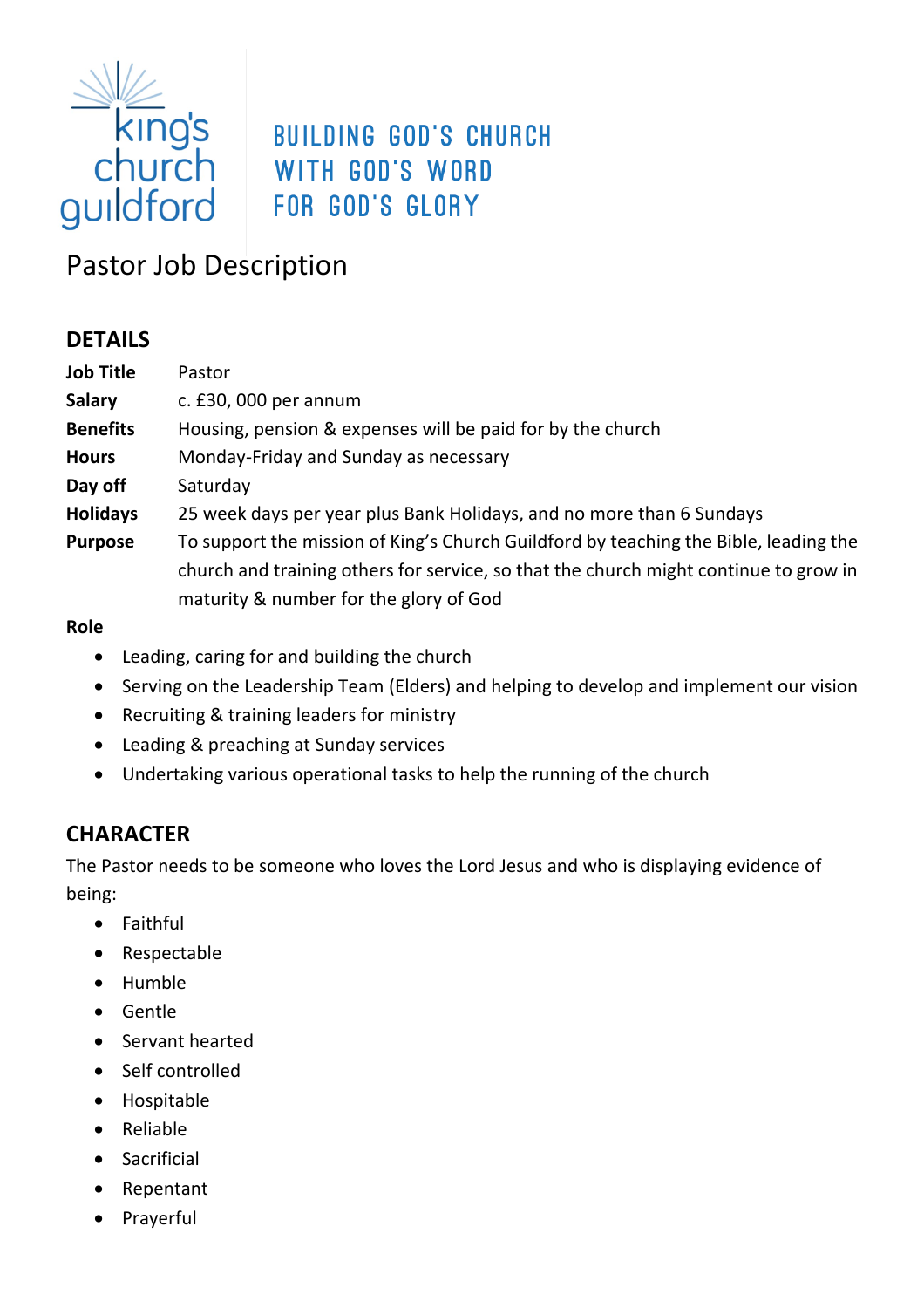## **CONVICTION**

The Pastor needs to be someone who:

- Shares the reformed evangelical theology of the church's leadership
- Wholeheartedly agrees with the statement of faith (at the end of this document)
- Is convinced that the Bible and prayer lie at the heart of gospel ministry
- Believes that the role of the Holy Spirit is to work through his word to give faith and grow godliness
- Holds a complementarian view of the roles of men and women in the home and the church

## **COMPETENCE**

The Pastor needs to be able to:

- Teach the Bible clearly and faithfully
- Train others for ministry
- Able to empathise with and relate well to people in the church family from different backgrounds, at different stages of life, and with different perspectives.
- Relate well to others on the Ministry and Leadership Teams
- Be self motivated and able to work unsupervised
- Be proficient in basic administration and organisational skills

This job description is intended as a guide and is not an exhaustive list of duties and requirements. The post holder may be required to undertake other duties appropriate to their role, which are not listed, at the discretion of the Pastor and the other Elders.

This job description is subject to amendment and may be changed from time to time after consultation with the post holder.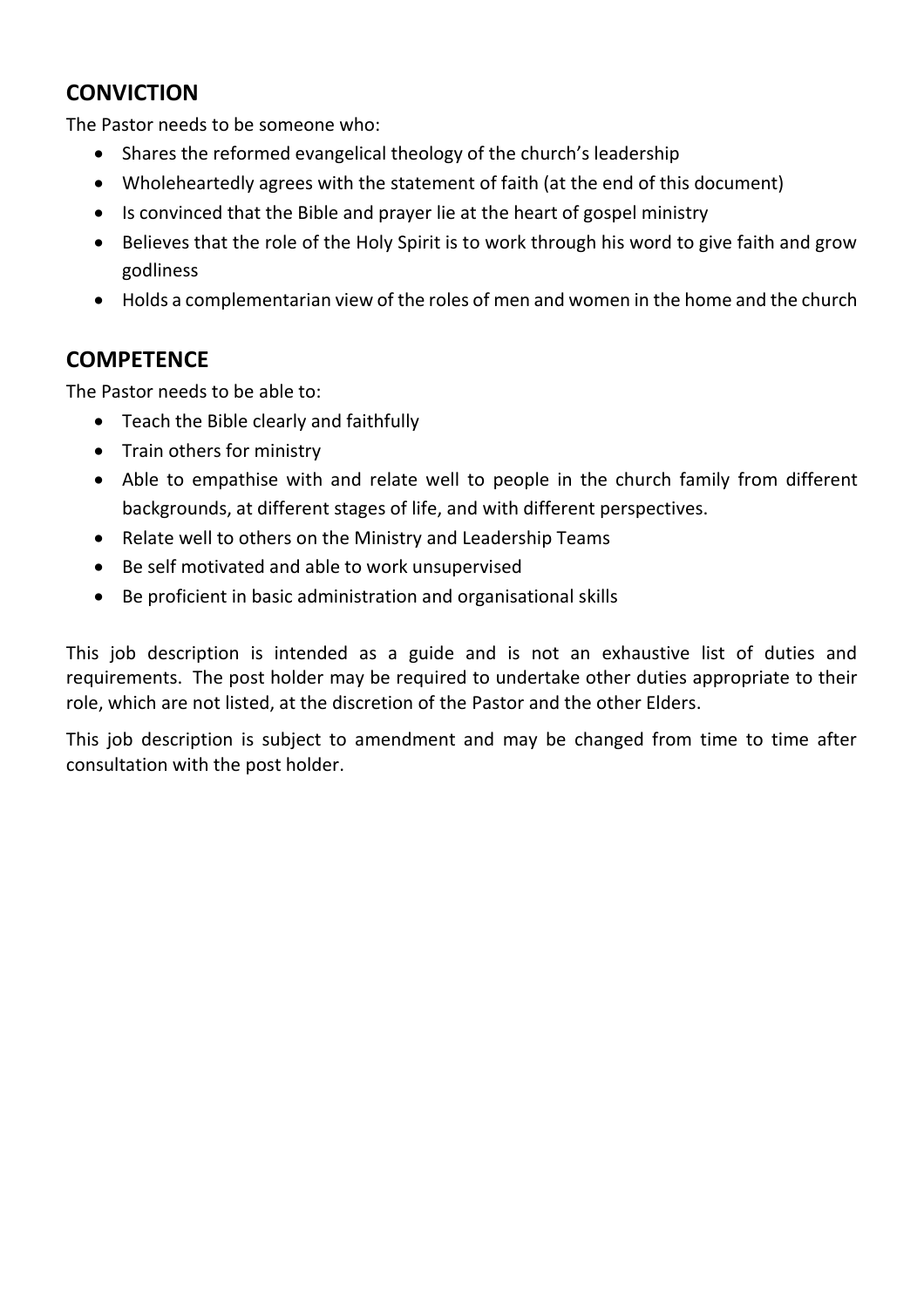## **STATEMENT OF FAITH – Part A**

#### **1. The Father**

There is only one God, who exists eternally in three distinct but equal persons: the Father, the Son and the Holy Spirit. God is the Almighty Creator of all things, the Supreme Ruler over all things and the Holy Judge of all people. He sustains and governs all things according to his sovereign will, for his own glory. Even though God is more powerful, wise and holy than we can imagine, because of his kindness revealed in the Gospel, we can know him as our loving Father. *[Genesis 1:1-2:25;](http://biblia.com/bible/tniv/Genesis%201.1-2.25) [Psalm 90:2,](http://biblia.com/bible/tniv/Psalm%2090.2) [96:10-13;](http://biblia.com/bible/tniv/Psalm%2096.10-13) [Isaiah 45:5-18;](http://biblia.com/bible/tniv/Isaiah%2045.5-18) [Daniel 4:34-35;](http://biblia.com/bible/tniv/Daniel%204.34-35) [1](http://biblia.com/bible/tniv/Titus%203.4-7) Corinthians 8:6; 1 John 3:1*

#### **2. The Son**

The Lord Jesus Christ is fully God and fully man. He was conceived by the Holy Spirit, born of a virgin and lived a sinless life in obedience to the Father. In his life, death, teaching and miracles he perfectly reveals the Father. On the cross he died in the place of sinners, bearing God's anger and punishment for their sin, redeeming them by his blood. He rose bodily from the dead and ascended into heaven where he is exalted as Lord of all. Salvation is in and through Christ alone. *[Matthew 1:18-25;](http://biblia.com/bible/tniv/Matthew%201.18-25) [John 1:1-18;](http://biblia.com/bible/tniv/John%201.1-18) [Acts 2:22-36;](http://biblia.com/bible/tniv/Acts%202.22-36) [Colossians 1:15-22;](http://biblia.com/bible/tniv/Colossians%201.15-22) [Hebrews 2:14-18,](http://biblia.com/bible/tniv/Hebrews%202.14-18) [7:23-28,](http://biblia.com/bible/tniv/Hebrews%207.23-28) [10:11-14](http://biblia.com/bible/tniv/Hebrews%2010.11-14)*

#### **3. The Holy Spirit**

The Holy Spirit is the third person of the Trinity. He has been sent from heaven to glorify Christ and to apply his work of salvation. He convicts sinners, imparts spiritual life and gives a true understanding of the Bible – for he inspired all Scripture and he speaks in Scripture to us today. He indwells all believers, brings assurance of salvation and produces increasing likeness to Christ. He builds up the Church and empowers its members for service and mission.

*[John 3:1-8,](http://biblia.com/bible/tniv/John%203.1-8) [16:5-16;](http://biblia.com/bible/tniv/John%2016.5-16) [Romans 8:1-17;](http://biblia.com/bible/tniv/Romans%208.1-17) [1 Corinthians 2:6-16,](http://biblia.com/bible/tniv/1%20Corinthians%202.6-16) [3:17-18,](http://biblia.com/bible/tniv/1%20Corinthians%203.17-18) [12:1-31;](http://biblia.com/bible/tniv/1%20Corinthians%2012.1-31) [Galatians 5:16-26](http://biblia.com/bible/tniv/Galatians%205.16-26)*

#### **4. The Bible**

God has revealed himself, his actions and his promises in the Bible, which consists of the Old and New Testaments alone. Every word was inspired by God through human authors, so that the Bible as originally given is in its entirety the Word of God, without error and fully reliable in fact and doctrine. The Bible alone speaks with final authority and is always sufficient for all matters of belief and practice.

*[Psalm 19:7-11;](http://biblia.com/bible/tniv/Psalm%2019.7-11) [1 Corinthians 2:6-16;](http://biblia.com/bible/tniv/1%20Corinthians%202.6-16) [2 Timothy 3:14-17;](http://biblia.com/bible/tniv/2%20Timothy%203.14-17) [Hebrews 1:1-2;](http://biblia.com/bible/tniv/Hebrews%201.1-2) [2 Peter 1:19-21](http://biblia.com/bible/tniv/2%20Peter%201.19-21)*

#### **5. The Human Race**

All men and women are created in the image of God and therefore have inherent dignity and worth. Because there is equality and difference within God himself, men and women are equal before God, yet have different roles under God. Both men and women are created to love, obey and glorify God. However, as a result of the disobedience of our first parents, Adam & Eve, every aspect of human nature has been corrupted so that naturally all people are without spiritual life, guilty sinners and enemies of God. Every person is therefore under the just condemnation of God and needs to be forgiven and reconciled to God through Christ in order to know him & please him. *[Genesis 1:26-27,](http://biblia.com/bible/tniv/Genesis%201.26-27) [3:1-24;](http://biblia.com/bible/tniv/Genesis%203.1-24) [Matthew 22:34-40;](http://biblia.com/bible/tniv/Matthew%2022.34-40) [Romans 1:18-32,](http://biblia.com/bible/tniv/Romans%201.18-32) [5:12-19;](http://biblia.com/bible/tniv/Romans%205.12-19) [2 Corinthians 5:16-19;](http://biblia.com/bible/tniv/2%20Corinthians%205.16-19) [Eph 2:1-3](http://biblia.com/bible/tniv/Ephesians%202.1-3)*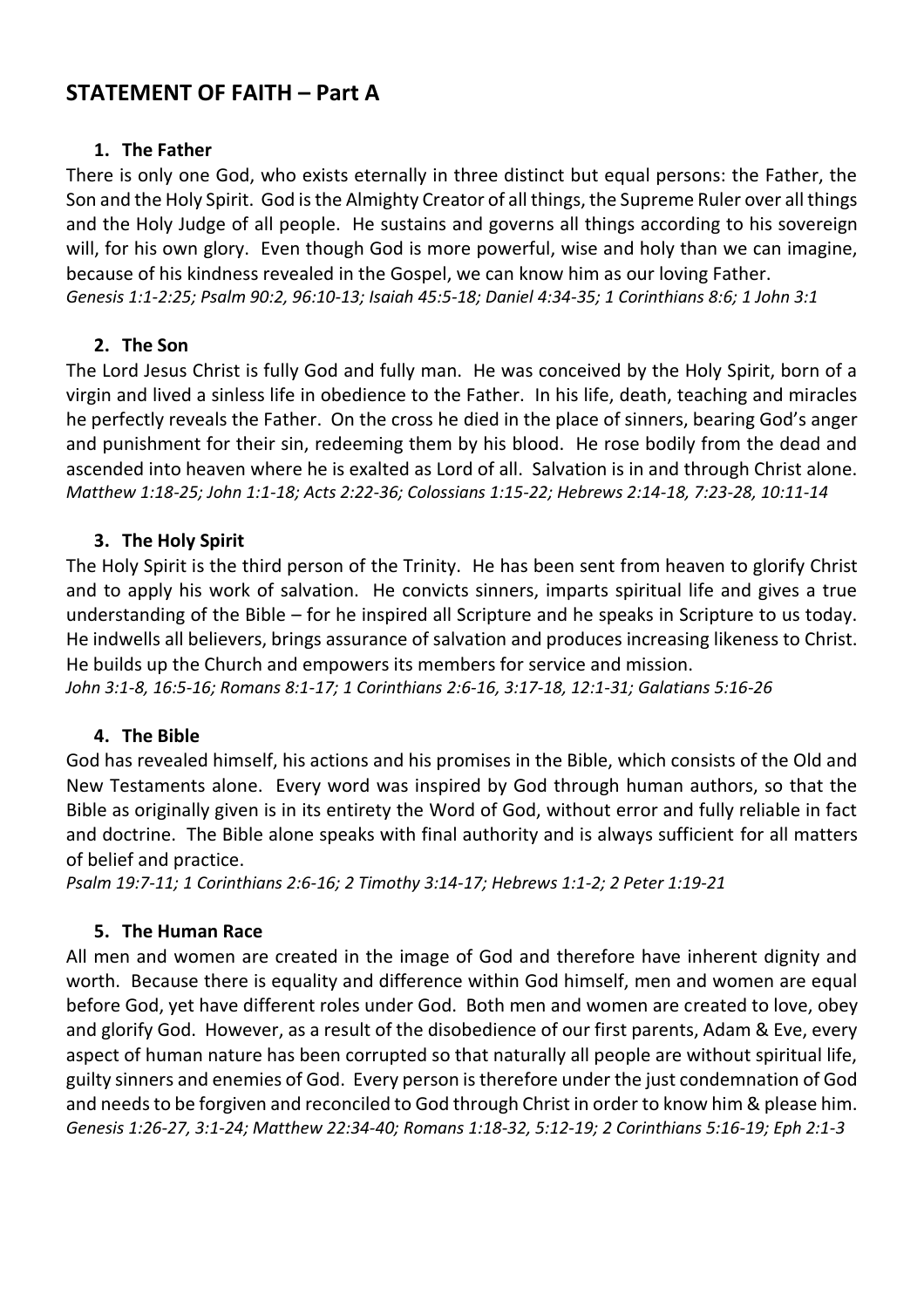#### **6. The Gospel**

The Gospel is the wonderful news that because of God's love, sinners can be saved from God's wrath through the sacrificial death and resurrection of God's Son. Because of what Jesus has done on the cross we can be saved from wrath for relationship; from Hell for Heaven. This salvation is entirely a work of God's grace and cannot be earned or deserved. It is God who calls sinners, granting them repentance and faith so that all who believe in Jesus are justified by grace alone, through faith alone in Christ alone. Believers are adopted into the family of God, sanctified by the Holy Spirit and preserved for the coming Kingdom.

*[John 1:12-13,](http://biblia.com/bible/tniv/John%201.12-13) [6:35-51;](http://biblia.com/bible/tniv/John%206.35-51) [Romans 3:21-26;](http://biblia.com/bible/tniv/Romans%203.21-26) [Galatians 2:15-16;](http://biblia.com/bible/tniv/Galatians%202.15-16) [Ephesians 2:4-9;](http://biblia.com/bible/tniv/Ephesians%202.4-9) [2 Tim 1:9-10;](http://biblia.com/bible/tniv/2%20Timothy%201.9-10) [Titus 3:4-7](http://biblia.com/bible/tniv/Titus%203.4-7)*

#### **7. The Church**

The universal Church is the body of which Christ is the head and to which all who are saved belong. It is made visible in local churches, which are congregations of believers who are committed to each other for the worship of God, the preaching of the Word, the administering of Baptism and the Lord's Supper, for pastoral care and discipline, for building up believers for service and reaching out to non-believers in evangelism. The unity of the body of Christ is expressed within and between churches by mutual love, care and encouragement.

*[Acts 2:42-47;](http://biblia.com/bible/tniv/Acts%202.42-47) [Ephesians 2:19-22,](http://biblia.com/bible/tniv/Ephesians%202.19-22) [4:1-6,](http://biblia.com/bible/tniv/Ephesians%204.1-6) [5:25-33;](http://biblia.com/bible/tniv/Ephesians%205.25-33) [Philippians 2:1-11;](http://biblia.com/bible/tniv/Philippians%202.1-11) [Colossians 1:18](http://biblia.com/bible/tniv/Colossians%201.18)*

#### **8. The Future**

The Lord Jesus Christ will return in glory. He will raise the dead and judge the world in righteousness. Those who have not been saved by Christ will be sent to eternal punishment in Hell and those who have will be welcomed into a life of eternal joy in fellowship with God in the promised New Creation. God will make all things new and will be glorified in all things forever. *[Matthew 24:1-44,](http://biblia.com/bible/tniv/Matthew%2024.1-44) 25:31-46[; 1 Thessalonians 4:13-18;](http://biblia.com/bible/tniv/1%20Thessalonians%204.13-18) [Revelation 20:11-21:8,](http://biblia.com/bible/tniv/Revelation%2020.11-21.4) [22:1-5](http://biblia.com/bible/tniv/Revelation%2022.1-5)*

## **STATEMENT OF FAITH – Part B**

As well as believing 'Part A' of the Statement of Faith, the Elders / Trustees also believe the following:

- **1.** Bible teaching and prayer lie at the heart of gospel ministry. *Matthew 28:18-20; Mark 1:38; Acts 6:4; 2 Timothy 4:2*
- **2.** The chief role of the Holy Spirit is to work through his Word to give faith and grow godliness.

*John 3:1-8, 16:7-11; Galatians 6:22-23; 1 Peter 1:23*

**3.** A 'complementarian' view of the roles of men and women in the home and the church. Men and women are made in God's image and just as God the Father, God the Son and God the Holy Spirit are equal in divinity yet different in role, so too, men and women are equal in humanity yet different in role. *Ephesians 5:22-33; 1 Timothy 2:8-15*